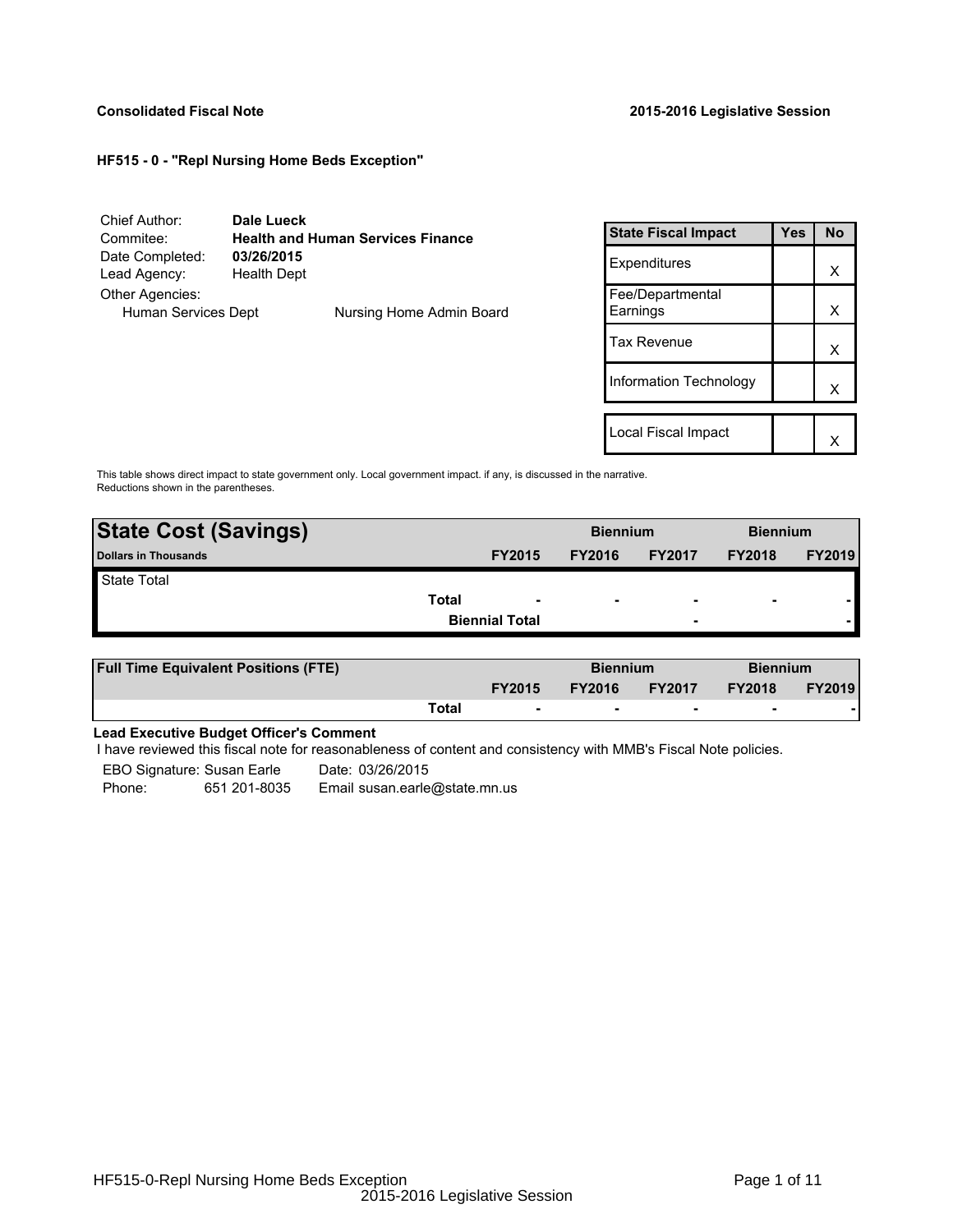This table shows direct impact to state government only. Local government impact, if any, is discussed in the narrative. Reductions are shown in parentheses.

\*Transfers In/Out and Absorbed Costs are only displayed when reported.

| State Cost (Savings) = 1-2                        |                       | <b>Biennium</b>          |               | <b>Biennium</b>          |               |
|---------------------------------------------------|-----------------------|--------------------------|---------------|--------------------------|---------------|
| <b>Dollars in Thousands</b>                       | <b>FY2015</b>         | <b>FY2016</b>            | <b>FY2017</b> | <b>FY2018</b>            | <b>FY2019</b> |
| <b>Total</b>                                      | ۰                     |                          |               | ۰                        |               |
|                                                   | <b>Biennial Total</b> |                          |               |                          |               |
| 1 - Expenditures, Absorbed Costs*, Transfers Out* |                       |                          |               |                          |               |
| <b>Total</b>                                      | -                     | ٠                        |               | $\overline{\phantom{0}}$ |               |
|                                                   | <b>Biennial Total</b> |                          |               |                          |               |
| 2 - Revenues, Transfers In*                       |                       |                          |               |                          |               |
| <b>Total</b>                                      | ٠                     | $\overline{\phantom{0}}$ |               | ۰                        |               |
|                                                   | <b>Biennial Total</b> |                          |               |                          |               |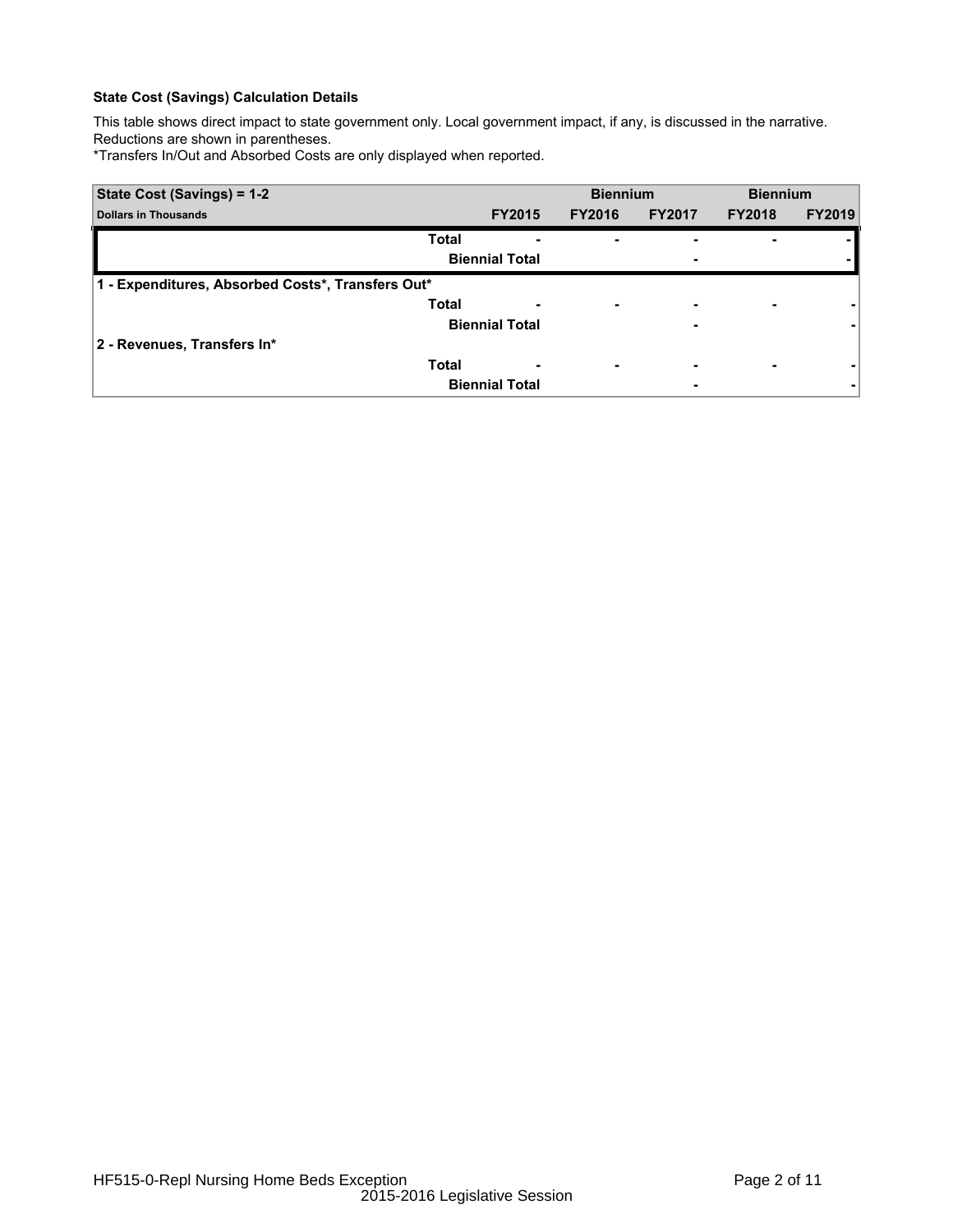**HF515 - 0 - "Repl Nursing Home Beds Exception"**

| Chief Author:              | Dale Lueck                               |
|----------------------------|------------------------------------------|
| Commitee:                  | <b>Health and Human Services Finance</b> |
| Date Completed: 03/26/2015 |                                          |
| Agency:                    | <b>Health Dept</b>                       |

| <b>State Fiscal Impact</b>   | Yes | N٥ |
|------------------------------|-----|----|
| Expenditures                 |     | x  |
| Fee/Departmental<br>Earnings |     | x  |
| <b>Tax Revenue</b>           |     | х  |
| Information Technology       |     | x  |
|                              |     |    |
| Local Fiscal Impact          |     |    |

This table shows direct impact to state government only. Local government impact. if any, is discussed in the narrative. Reductions shown in the parentheses.

| <b>State Cost (Savings)</b> |                       | <b>Biennium</b> |               | <b>Biennium</b>          |                |               |
|-----------------------------|-----------------------|-----------------|---------------|--------------------------|----------------|---------------|
| Dollars in Thousands        |                       | <b>FY2015</b>   | <b>FY2016</b> | <b>FY2017</b>            | <b>FY2018</b>  | <b>FY2019</b> |
|                             | Total                 |                 | ۰             | $\overline{\phantom{0}}$ | $\blacksquare$ |               |
|                             | <b>Biennial Total</b> |                 |               | $\overline{\phantom{0}}$ |                |               |

| <b>Full Time Equivalent Positions (FTE)</b> |       | <b>Biennium</b>          |               | <b>Biennium</b>          |               |               |
|---------------------------------------------|-------|--------------------------|---------------|--------------------------|---------------|---------------|
|                                             |       | <b>FY2015</b>            | <b>FY2016</b> | <b>FY2017</b>            | <b>FY2018</b> | <b>FY2019</b> |
|                                             | Total | $\overline{\phantom{a}}$ | $\sim$        | $\overline{\phantom{a}}$ | $\sim$        |               |

# **Executive Budget Officer's Comment**

-

I have reviewed this fiscal note for reasonableness of content and consistency with MMB's Fiscal Note policies.

EBO Signature: Susan Earle Date: 3/17/2015 3:11:47 PM Phone: 651 201-8035 Email susan.earle@state.mn.us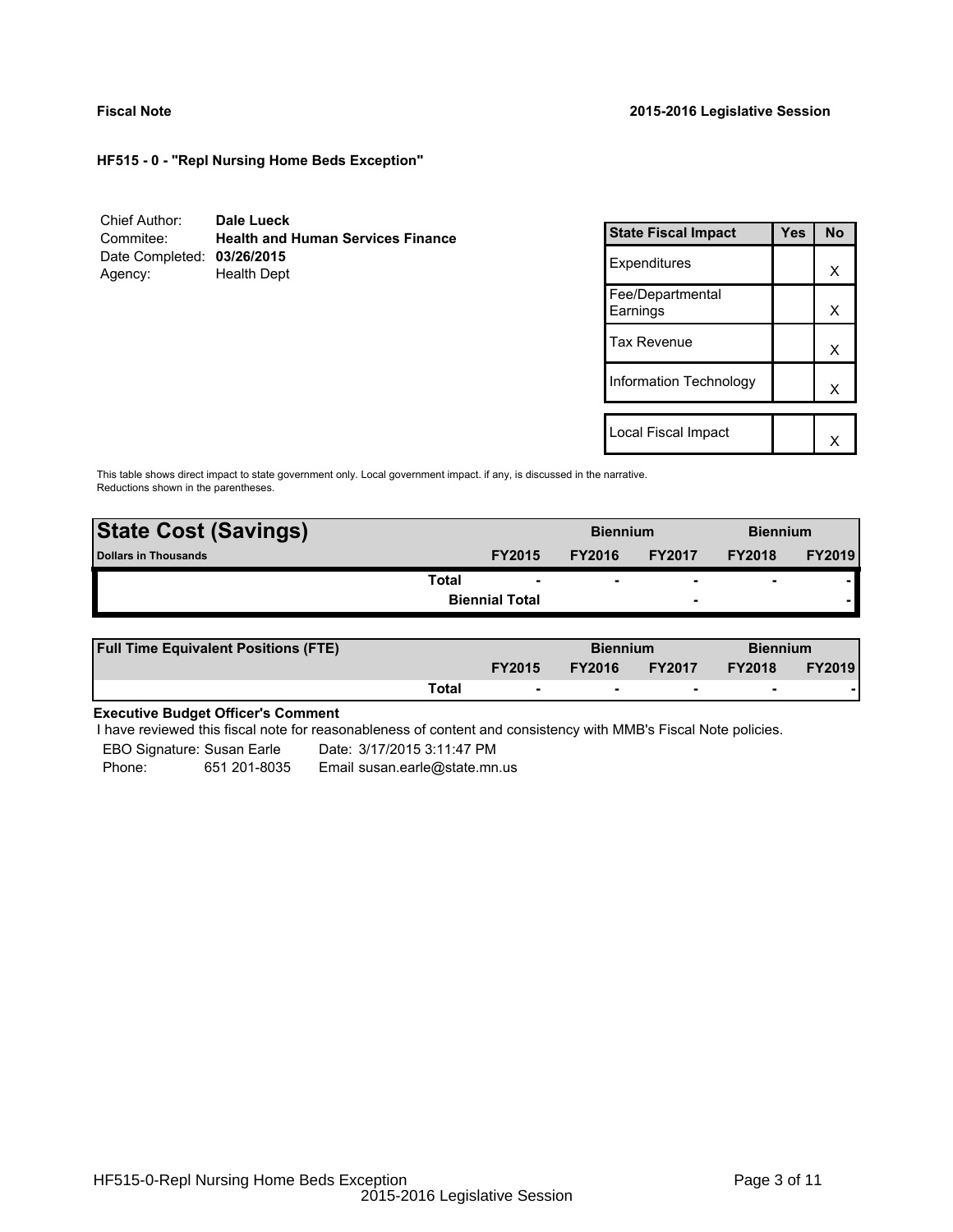This table shows direct impact to state government only. Local government impact, if any, is discussed in the narrative. Reductions are shown in parentheses.

\*Transfers In/Out and Absorbed Costs are only displayed when reported.

| State Cost (Savings) = 1-2                        |              | <b>Biennium</b>       |                          | <b>Biennium</b> |               |               |
|---------------------------------------------------|--------------|-----------------------|--------------------------|-----------------|---------------|---------------|
| <b>Dollars in Thousands</b>                       |              | <b>FY2015</b>         | <b>FY2016</b>            | <b>FY2017</b>   | <b>FY2018</b> | <b>FY2019</b> |
|                                                   | <b>Total</b> | -                     | $\overline{\phantom{0}}$ |                 |               |               |
|                                                   |              | <b>Biennial Total</b> |                          | ٠               |               |               |
| 1 - Expenditures, Absorbed Costs*, Transfers Out* |              |                       |                          |                 |               |               |
|                                                   | <b>Total</b> |                       | $\overline{\phantom{0}}$ | -               |               |               |
|                                                   |              | <b>Biennial Total</b> |                          | -               |               |               |
| 2 - Revenues, Transfers In*                       |              |                       |                          |                 |               |               |
|                                                   | <b>Total</b> |                       | $\overline{\phantom{0}}$ | ٠               |               |               |
|                                                   |              | <b>Biennial Total</b> |                          | -               |               |               |

## **Bill Description**

HF515 would amend Minnesota Statutes 2014, section 144A.071, subdivision 4a (x), modifying an approved moratorium construction project authorizing replacement of a 12 bed nursing home that was destroyed by a flood in 1997, as the replacement facility was never built.

HF515 provides to license and certify to the licensee of a nursing home in Polk County that was destroyed by flood in 1997 replacement projects up to a total of 129 beds. At least 25 of these replacement beds would be retained in Polk County. Up to 104 of the 129 beds may be redistributed between up to 3 counties with fewer than the median number of age intensity adjusted beds per thousand as most recently published by the commissioner of human services. The bill also permits the entity holding the beds to combine these beds with beds relocated from other nursing homes as provided in section 144A.073, subdivision 3c, which is the reference to the cost neutral relocation of beds process.

## **Assumptions**

MDH will process any nursing home bed activity resulting from this bill as part of our normal daily operations and it will have no fiscal impact on MDH **.**

At some point there may be a fiscal impact from fee revenue and costs related to regulating the additional beds. However, without knowing the total number of beds and when they will be licensed we cannot predict what the impact will be.

## **Expenditure and/or Revenue Formula**

N/A

**Long-Term Fiscal Considerations**

None

**Local Fiscal Impact**

## **References/Sources**

Division contact: Mary Cahill, 651-201-3701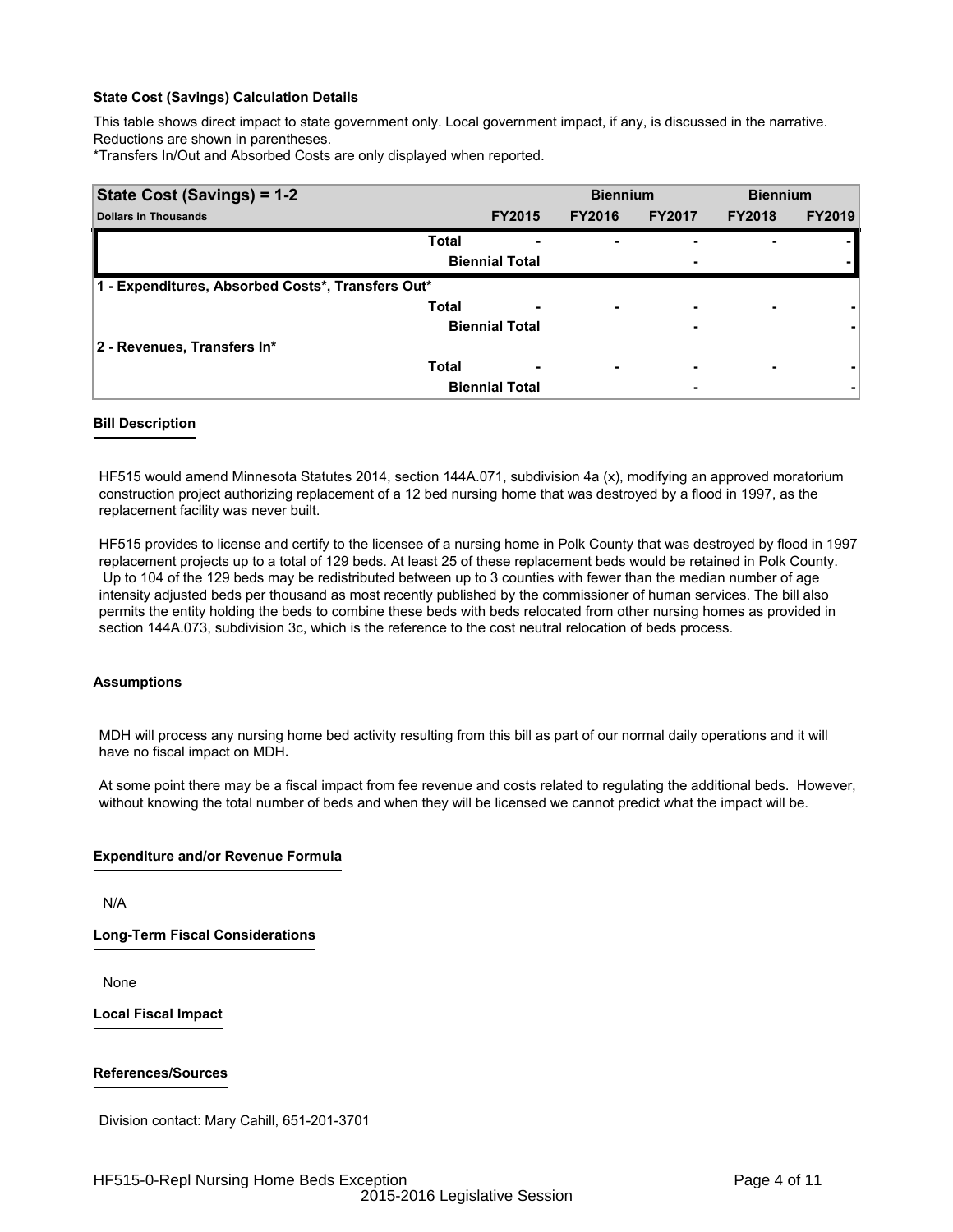**Agency Contact:** (651-201-5235)

**Agency Fiscal Note Coordinator Signature:** Dave Greeman **Date:** 3/16/2015 8:33:57 PM **Phone:** 651 201-5235 **Email:** Dave.Greeman@state.mn.us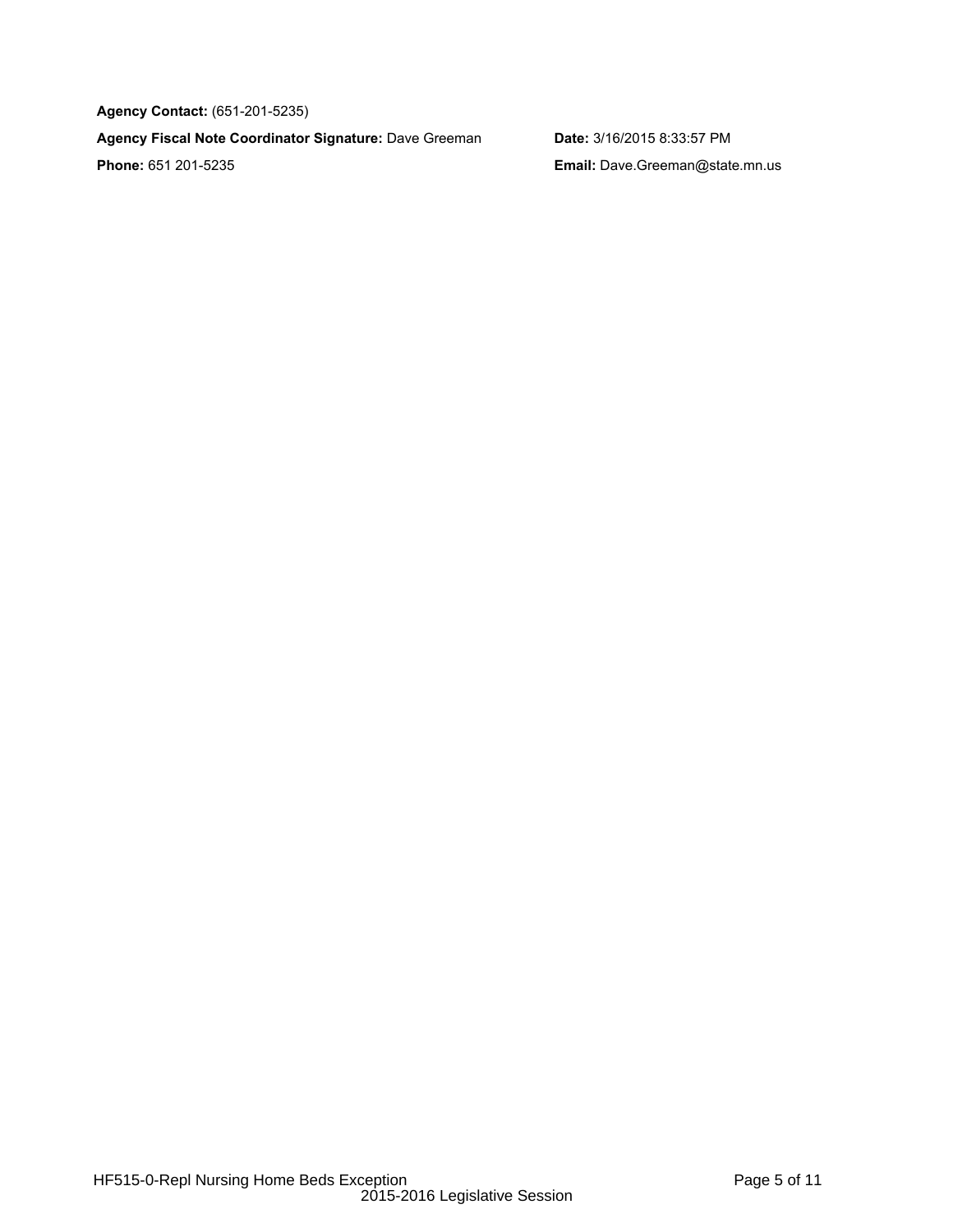**HF515 - 0 - "Repl Nursing Home Beds Exception"**

| Chief Author:              | Dale Lueck                               |
|----------------------------|------------------------------------------|
| Commitee:                  | <b>Health and Human Services Finance</b> |
| Date Completed: 03/26/2015 |                                          |
| Agency:                    | Human Services Dept                      |

| <b>State Fiscal Impact</b>   | Yes | <b>No</b> |
|------------------------------|-----|-----------|
| Expenditures                 |     | x         |
| Fee/Departmental<br>Earnings |     | x         |
| Tax Revenue                  |     | x         |
| Information Technology       |     | x         |
|                              |     |           |
| Local Fiscal Impact          |     |           |

This table shows direct impact to state government only. Local government impact. if any, is discussed in the narrative. Reductions shown in the parentheses.

| <b>State Cost (Savings)</b> |                       | <b>Biennium</b> |               | <b>Biennium</b>          |                |               |
|-----------------------------|-----------------------|-----------------|---------------|--------------------------|----------------|---------------|
| Dollars in Thousands        |                       | <b>FY2015</b>   | <b>FY2016</b> | <b>FY2017</b>            | <b>FY2018</b>  | <b>FY2019</b> |
|                             | Total                 |                 | ۰             | $\overline{\phantom{0}}$ | $\blacksquare$ |               |
|                             | <b>Biennial Total</b> |                 |               | $\overline{\phantom{0}}$ |                |               |

| <b>Full Time Equivalent Positions (FTE)</b> |       |                          | <b>Biennium</b> |                          | <b>Biennium</b> |               |
|---------------------------------------------|-------|--------------------------|-----------------|--------------------------|-----------------|---------------|
|                                             |       | <b>FY2015</b>            | <b>FY2016</b>   | <b>FY2017</b>            | <b>FY2018</b>   | <b>FY2019</b> |
|                                             | Total | $\overline{\phantom{a}}$ | $\sim$          | $\overline{\phantom{a}}$ | $\sim$          |               |

# **Executive Budget Officer's Comment**

-

I have reviewed this fiscal note for reasonableness of content and consistency with MMB's Fiscal Note policies.

EBO Signature: Susan Earle Date: 3/26/2015 9:11:16 AM Phone: 651 201-8035 Email susan.earle@state.mn.us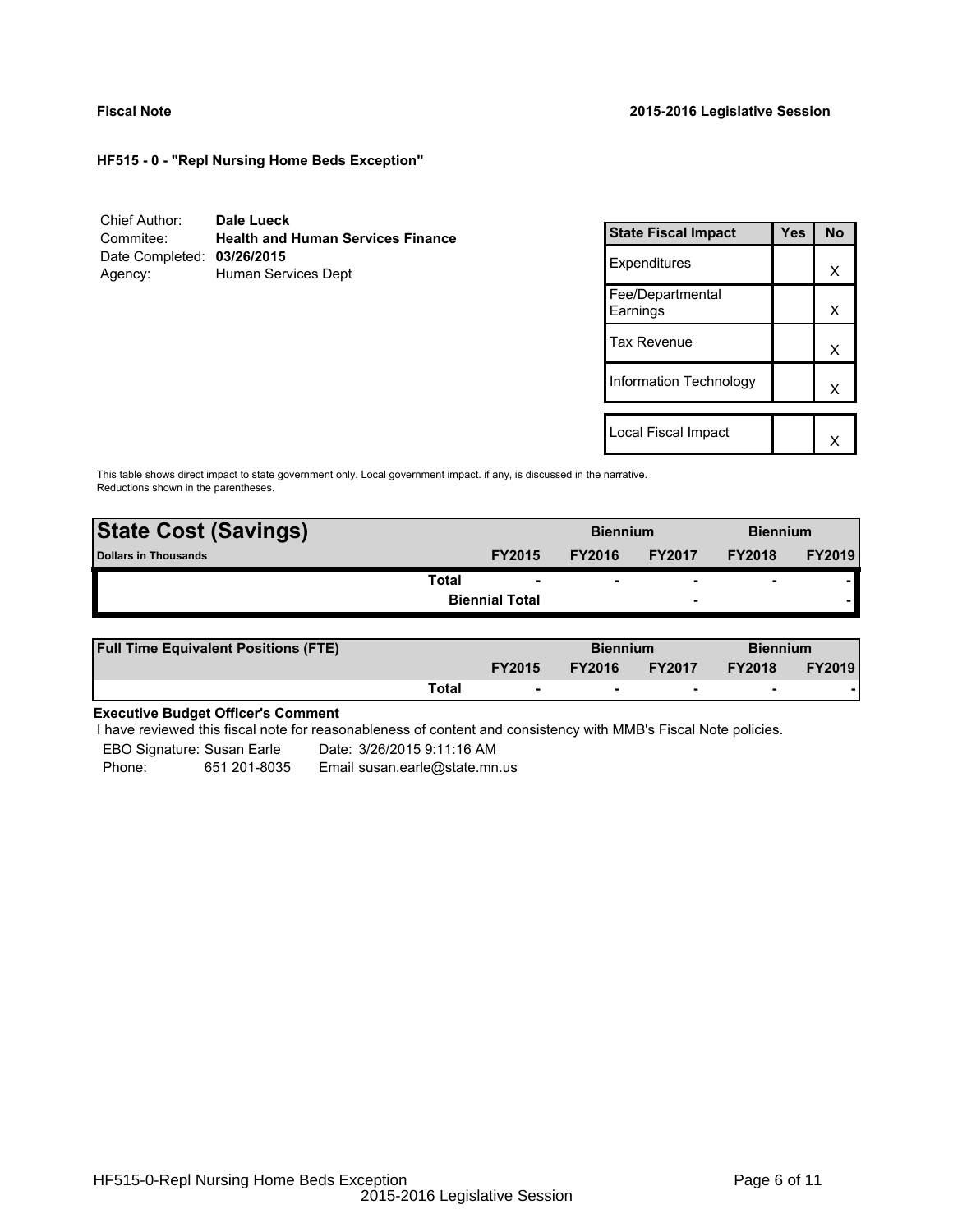This table shows direct impact to state government only. Local government impact, if any, is discussed in the narrative. Reductions are shown in parentheses.

\*Transfers In/Out and Absorbed Costs are only displayed when reported.

| State Cost (Savings) = 1-2                        |                       |               | <b>Biennium</b>          |               | <b>Biennium</b> |               |
|---------------------------------------------------|-----------------------|---------------|--------------------------|---------------|-----------------|---------------|
| <b>Dollars in Thousands</b>                       |                       | <b>FY2015</b> | <b>FY2016</b>            | <b>FY2017</b> | <b>FY2018</b>   | <b>FY2019</b> |
|                                                   | <b>Total</b>          |               | ٠                        |               |                 |               |
|                                                   | <b>Biennial Total</b> |               |                          | ٠             |                 |               |
| 1 - Expenditures, Absorbed Costs*, Transfers Out* |                       |               |                          |               |                 |               |
|                                                   | <b>Total</b>          |               | $\overline{\phantom{0}}$ | -             |                 |               |
|                                                   | <b>Biennial Total</b> |               |                          | -             |                 |               |
| 2 - Revenues, Transfers In*                       |                       |               |                          |               |                 |               |
|                                                   | <b>Total</b>          |               | $\overline{\phantom{0}}$ | ٠             |                 |               |
|                                                   | <b>Biennial Total</b> |               |                          | ٠             |                 |               |

## **Bill Description**

If this bill passes, the Good Samaritan Society will be permitted to relocate up to 104 of the beds from their facility in Polk County that was forced to close due to flood damage. Authority to commence a replacement project for up to 129 beds was provided to this organization in a previous session. This bill seeks to distribute these beds more broadly (up to three additional counties) and permits them to be used in bed relocation projects.

## **Assumptions**

This proposal can be implemented within the existing administrative resources of the Department.

This bill does not have an effective date noted in the text. The assumption is that the effective date of this bill is July 1, 2015; however this is unlikely due to the time it will take for construction and certification for occupancy.

Minnesota's first fiscal year related to this bill is unknown.

No costs are assigned to this proposal because the Good Samaritan Society already has the authority to build these replacement beds and receive interim rate setting per Minnesota Statute 144A.071, Subdivision 4a (x).

## **Expenditure and/or Revenue Formula**

N/A

**Long-Term Fiscal Considerations**

None

**Local Fiscal Impact**

None

**References/Sources**

Minnesota Statute 144A.071

HF0515 bill language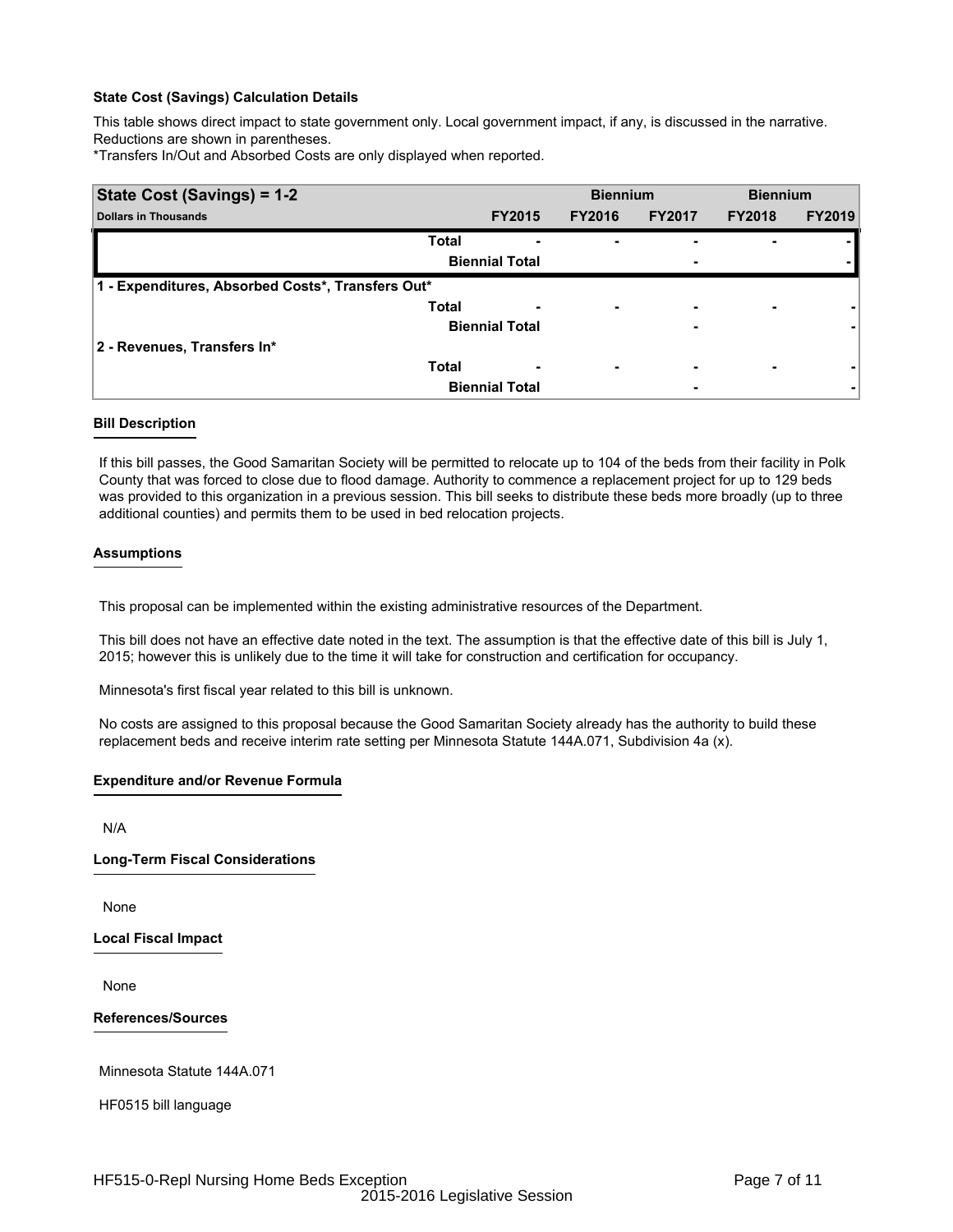**Agency Contact:** Kari Irber 651-431-3491 **Agency Fiscal Note Coordinator Signature:** Don Allen **Date:** 3/24/2015 2:14:47 PM **Phone:** 651 431-2932 **Email:** Don.Allen@state.mn.us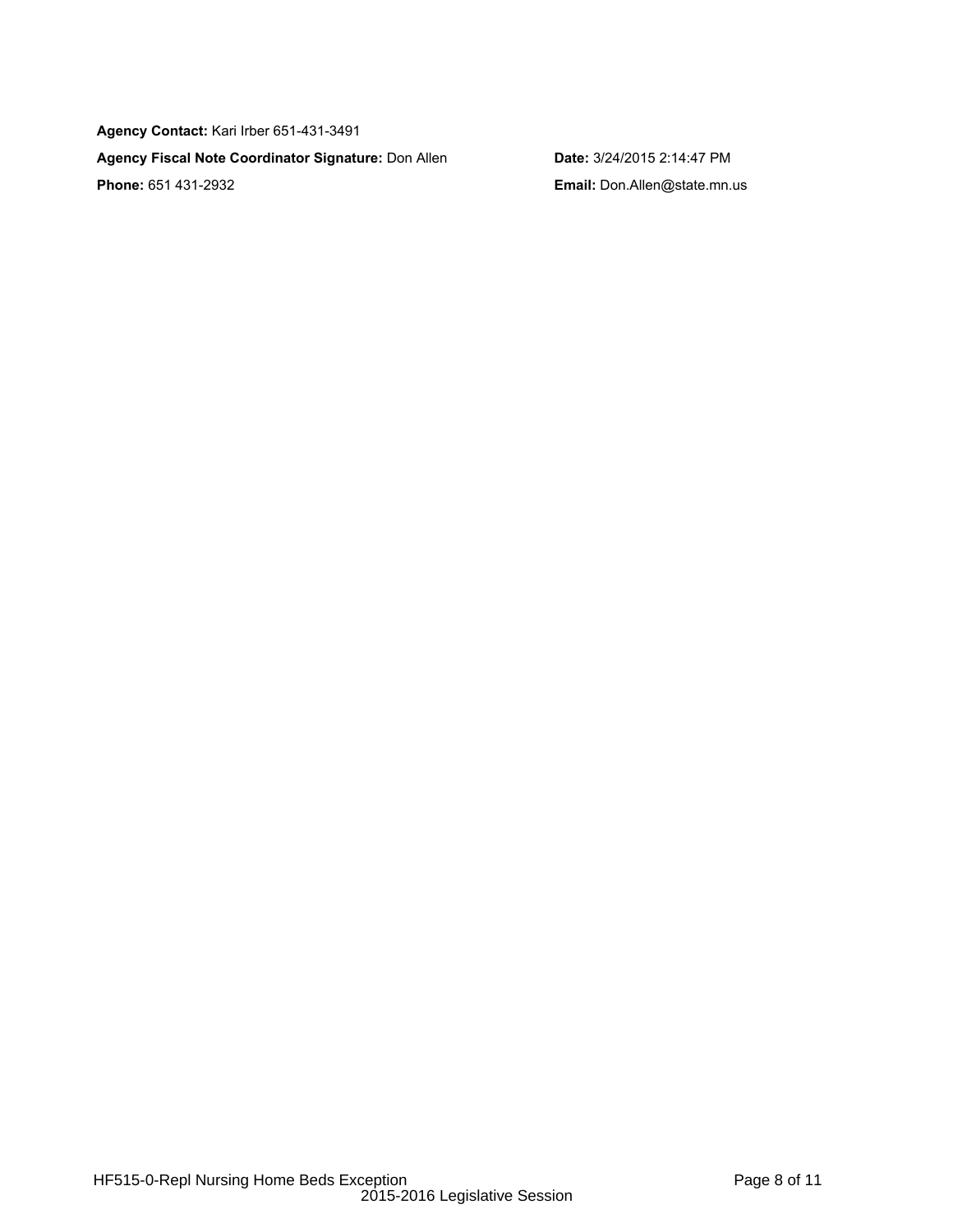**HF515 - 0 - "Repl Nursing Home Beds Exception"**

| Chief Author:              | Dale Lueck                               |
|----------------------------|------------------------------------------|
| Commitee:                  | <b>Health and Human Services Finance</b> |
| Date Completed: 03/26/2015 |                                          |
| Agency:                    | Nursing Home Admin Board                 |

| <b>State Fiscal Impact</b>   | Yes | <b>No</b> |
|------------------------------|-----|-----------|
| Expenditures                 |     | x         |
| Fee/Departmental<br>Earnings |     | x         |
| <b>Tax Revenue</b>           |     | x         |
| Information Technology       |     | x         |
| Local Fiscal Impact          |     |           |

This table shows direct impact to state government only. Local government impact. if any, is discussed in the narrative. Reductions shown in the parentheses.

| <b>State Cost (Savings)</b> |                       |               | <b>Biennium</b> |                          | <b>Biennium</b> |               |
|-----------------------------|-----------------------|---------------|-----------------|--------------------------|-----------------|---------------|
| Dollars in Thousands        |                       | <b>FY2015</b> | <b>FY2016</b>   | <b>FY2017</b>            | <b>FY2018</b>   | <b>FY2019</b> |
|                             | Total                 |               | ۰               | $\overline{\phantom{0}}$ | $\blacksquare$  |               |
|                             | <b>Biennial Total</b> |               |                 | $\overline{\phantom{0}}$ |                 |               |

| <b>Full Time Equivalent Positions (FTE)</b> |       |                          | <b>Biennium</b> |                          | <b>Biennium</b> |               |
|---------------------------------------------|-------|--------------------------|-----------------|--------------------------|-----------------|---------------|
|                                             |       | <b>FY2015</b>            | <b>FY2016</b>   | <b>FY2017</b>            | <b>FY2018</b>   | <b>FY2019</b> |
|                                             | Total | $\overline{\phantom{a}}$ | $\sim$          | $\overline{\phantom{a}}$ | $\sim$          |               |

# **Executive Budget Officer's Comment**

-

I have reviewed this fiscal note for reasonableness of content and consistency with MMB's Fiscal Note policies.

EBO Signature: Brian McLafferty Date: 3/6/2015 4:43:25 AM

Phone: 651 201-8037 Email Brian.McLafferty@state.mn.us